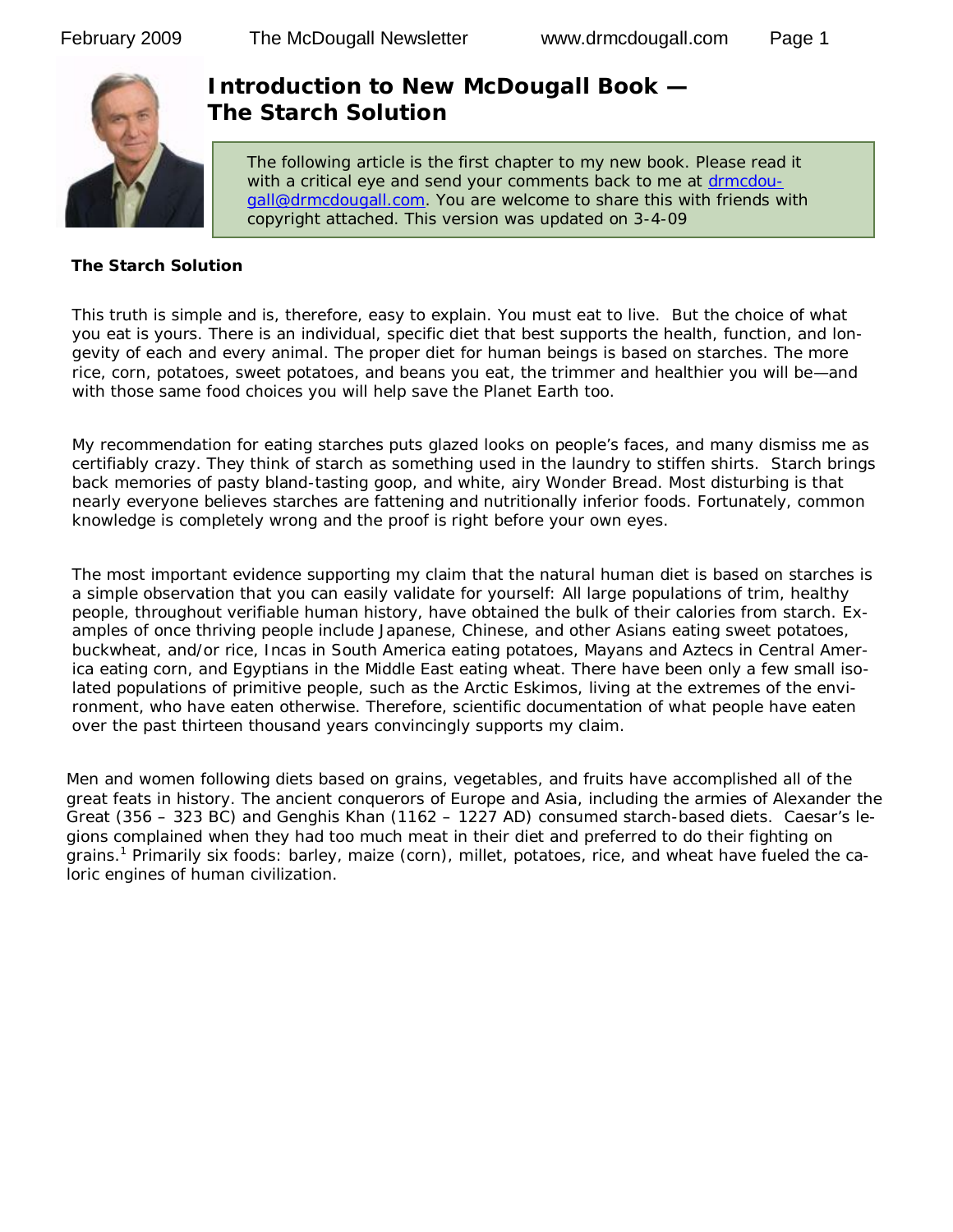| <b>Starches Consumed Throughout History</b>                      |
|------------------------------------------------------------------|
| Barley - Middle East for 11,000 years                            |
| Corn (maize) - North, Central, and South America for 7,000 years |
| Legumes - Americas, Asia, and Europe for 6,000 years             |
| Millet - Africa for 6,000 years                                  |
| Oats - Middle East for 11,000 years                              |
| Potatoes - South America (Andes) for 13,000 years                |
| Sorghum - East Africa for 6,000 years                            |
| Sweet Potatoes - South America and Caribbean for 5,000 years     |
| Rice - Asia for more than 10,000 years                           |
| Rye - Asia for 5000 years                                        |
| Wheat - Near East for 10,000 years                               |

#### **Our DNA Nails It**

Based on our anatomy and physiology experts have long concluded that primates, including humans, are designed to eat a diet consisting mostly of plant foods. The natural diet of chimpanzees, our closest relative, is nearly pure vegetarian in composition; made up largely of fruits; and in the dry seasons when fruit is scarce, they eat tree seeds, flowers, soft pith, and bark; with termites and small mammals making an insignificant contribution to their nutrition all year long.

Recently, scientists have proven through genetic testing that we are designed to thrive best on one category of plant food known as starch. Human and chimp DNA is roughly 99% identical, but that 1% difference, which includes genes to digest much more starch, proved crucial for the evolution of humanity's earliest ancestors. Examination of the number of copies of the gene for the synthesis of the starchdigesting enzyme, amylase, has found an average of 6 copies in humans, compared to only 2 copies of this gene in other primates.<sup>2</sup> This genetic difference results in the production of 6 to 8 times higher levels of starch-digesting enzymes in human saliva. The limited ability of chimpanzees and others in the great ape family to utilize starch tied their species to the tropical jungles where fruits are abundant all year long.

Starches were a critical food source for the ancestors of early and modern humans. The ability to effi-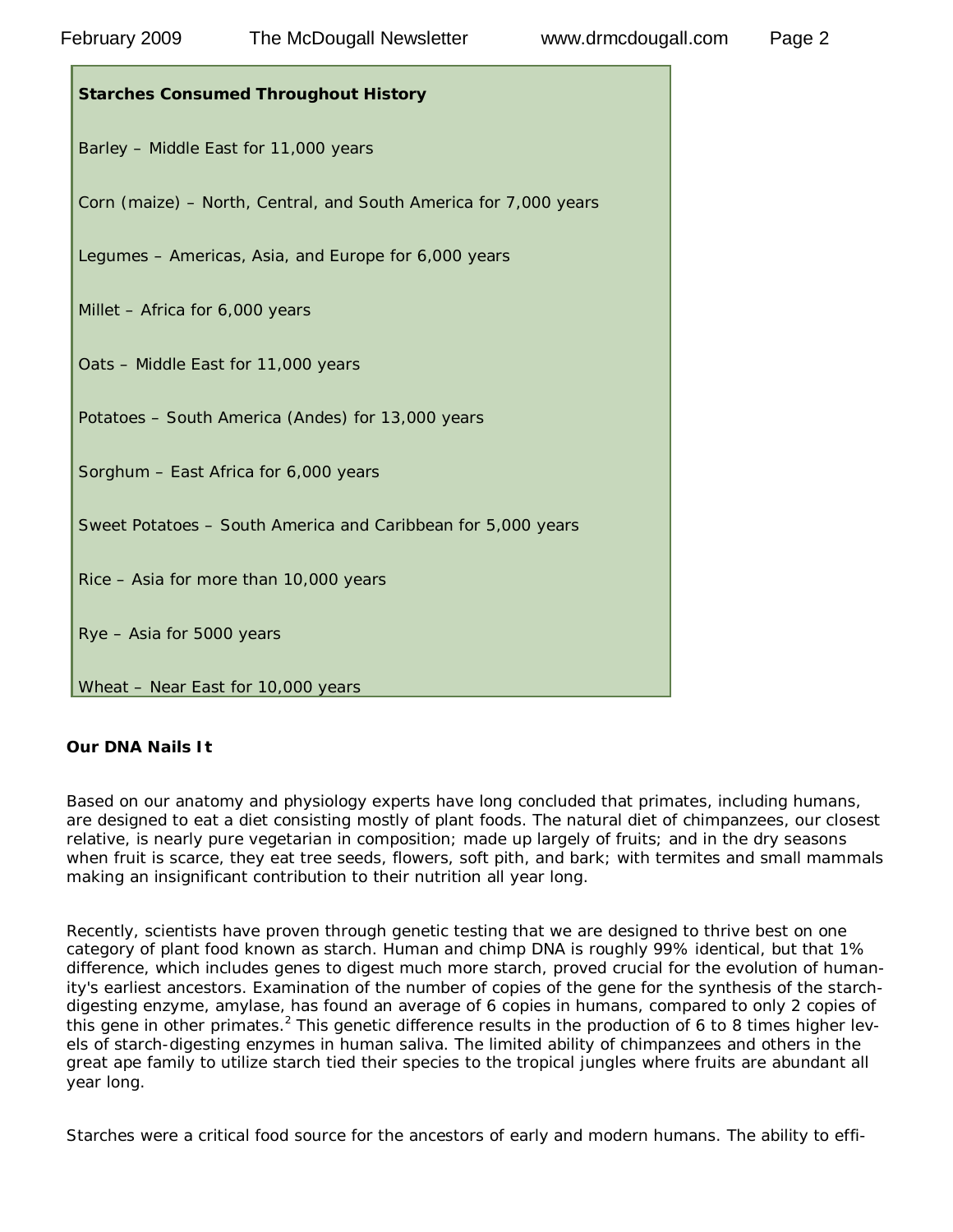ciently utilize starch provided the opportunity for us to migrate out of Africa—to colonize the rest of the planet (to locations where fruits are plentiful only in summer and fall). Starch-filled tubers and grains act as storage units for concentrated calories that last throughout the winter, are widely distributed geographically, and are easy to gather. Their abundant calories also supplied the extra energy necessary for the brain to evolve from monkey-size to human-size (a three times difference).<sup>3</sup>

#### **People Are Starch-Eaters**

People should be thought of as "starch-eaters;" just like cats are "meat-eaters." Until recently, except for a small number of wealthy aristocrats, members of the human species have obtained the bulk of their calories from starch. After the mid 1800s with the creation of colossal wealth during the industrial revolution and the harnessing of fossil fuels, millions, and then billions, of people were able to eat from a table piled high with meat, fowl, and dairy, once available only to royalty. Look around you—the consequences are obvious—everyday people appear rotund like the kings and queens pictured in old paintings. Look a little further and you will discover the Starch Solution.

Starch is a "complex carbohydrate" made up of long chains of sugar molecules, stored in the plants' parts for their future use. During the growing season, green leaves collect energy from the sun and synthesize sugars that are converted into tiny starch granules. The plants use this stockpile for survival over winter, to re-grow the next year, and to reproduce. Starchy plant-food-parts selected by people for eating are simply called "starches." Tubers (potatoes, sweet potato, cassava), winter squashes (pumpkin, butternut, hubbard), legumes (beans, peas, lentils), and grains (barley, corn, rice, wheat) serve as organs for storing starch.

Green and yellow vegetables, such as broccoli, cauliflower, and asparagus, accumulate relatively little starch, and fruits are made up of simple sugars, not complex ones. All animal foods, including beef, chicken, fish, shellfish, eggs, milk, and cheese, contain no starch at all.

While easily providing the abundance of calories needed for winning marathons, starches do not promote excess weight gain. That is because the human body efficiently regulates carbohydrates from starches, burning them off, rather than storing them, when consumed in excess. How effective is our body's regulation? Obesity has been unknown among billions of Asians with a wide variety of activity levels who have followed traditional diets based on rice. However, these people's immunity immediately disappears when they switch to meals based on meat and dairy foods, because the human body unsuccessfully balances for excess fat consumption—storing these calories in the abdomen, buttocks, and thighs. The fat you eat is the fat you wear.

Starches are very low in fat (1% to 8% of their calories), contain no cholesterol, do not grow human pathogens, like salmonella, E. Coli, and "mad cow" prions, and do not store poisonous chemicals, like DDT and methyl mercury. Outside surface contamination, for example, from cow dung and pesticide sprays, may occur, but that is not a fault with the plants. Starch is clean fuel.

The carbohydrates abundant in starches pleasurably stimulate the sweet-tasting sensory buds on the tips of our tongues. Here gastronomic enjoyment and satisfaction begin. Because of their natural rewarding properties—having great taste and nourishing calories—people refer to beans, breads, corn, pasta, potatoes, and rice as "comfort foods." In addition to "clean and efficient, satisfying energy," starches provide an abundance of other nutrients, such as proteins, essential fats, vitamins, and minerals. Some single starches, for example potatoes and sweet potatoes, are "complete foods" and can easily meet all of our nutritional needs alone. Grains and legumes are deficient in vitamins A and C. The addition of a small amount of fruit or green and yellow vegetable easily provides for these vitamins, making a diet based on these seeds (grains and legumes) sound.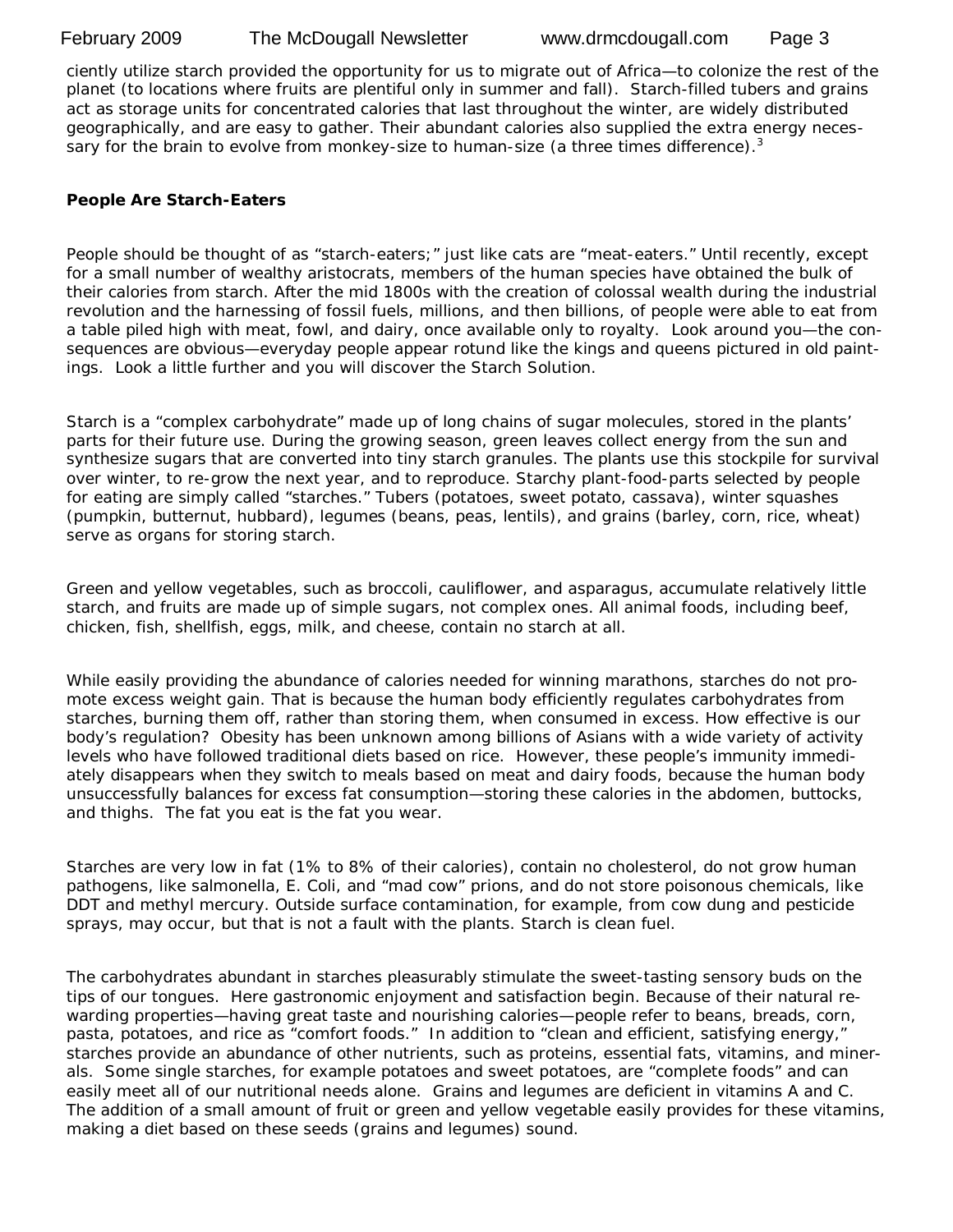#### **Unguided Wealth Stole Our Health**

My parents lived through the Great Depression of the 1930s. My mother's family could not even afford to pay the rent on their apartment—the generosity of their landlord kept them from living on the streets of Decatur, Illinois. The sparse diet her family ate during these hard times was made up of turnips, rutabagas, and potatoes. My mother's painful memories caused her to make a promise that her children would never have to suffer as she did.

Growing up I ate eggs and bacon for breakfast, meat-filled sandwiches for lunch, and beef, pork, and chicken were the centerpieces of every dinner. All three of these starch-deficient daily meals were washed down with glassfuls of milk. The effects on my personal health were instructional. For as far back as I can remember, I suffered daily stomachaches and brutally immovable constipation. At age seven I lost my tonsils. I was often sick with colds and flu. My lack of endurance put me in last place in gym class. Oily skin and acne marked my face as a teenager. At age 18 an uncommon incident happened to me—I suffered a major stroke with total left-sided paralysis. My own mother called me fat in my early twenties (I was 50 pounds overweight). When I was 25, the abdominal pains became so intolerable, that I underwent exploratory surgery. My mother's wish was fulfilled; I never suffered as she did.

Her intentions were good ones; she fed our family based upon the best nutritional advice of the timesmost of it provided to the public by the meat and dairy industries. Calcium and protein were worshipped as the nutrients most vital to any meal plan. Concerns about the adverse consequences of these animal foods on human health and the environment were recognized in these times, but largely dismissed by food industry-funded scientists as unimportant.<sup>4</sup>

#### **Dietary Change Is Terrifying.**

Almost all of us were raised on meat, poultry, milk, cheese, oils, flours, and sugars. These items have provided most of our life-sustaining calories. To give these familiar foods up, in our minds, means starvation. This would be akin to asking us to stop breathing or to go thirsty—unbearable, if not impossible, tasks. I remember well my first experience with foods different from those I was raised on. Mary, my wife of 37 years now, was pregnant with our first child, Heather, in 1974. We were living on the Big Island of Hawaii at that time. Buzz and Susan Hughes, a couple we had met at our childbirth education class, invited us over for dinner. Susan had prepared a casserole of wheat and barley, a Caesar salad, vegetable side dishes, and a peach pie for dessert. The meal was tasty, but a drastic departure from my usual beef, chicken, cheese, egg, and ice cream menu. Even after second helpings my stomach was still empty of its customary fillings. On our drive home after dinner, I felt unsatisfied and actually believed that I would be unable to sleep through the night without "food." I entered the front door of our house, which led directly to the kitchen with a well-stocked refrigerator. I eagerly opened the bottom bin where the sliced turkey was kept and made myself a Dagwood sandwich. After eating sufficient amounts of fat, protein, flour, and sugar, I slept well.

I adjusted mentally and physically after only a few more healthy eating experiences, and soon learned how much more tasty and satisfying meals based on masked potatoes, bean burritos, mu shu vegetables and rice, spaghetti and marinara sauce, and soups and breads are than meals based on animal muscles and lactation fluids. The Starch Solution is a simple switch: rather than getting calories from fat and protein, the primary fuel for people becomes carbohydrate. Instead of starvation, this change means fuller appetite satisfaction and radiant health. The more meat and dairy you replace with starch the trimmer and healthier you become—this is not an all or nothing proposition. This book is not about becoming a vegetarian or a vegan. However, when you are finished reading, your consumption of starch-deficient foods will plummet, along with excess weight, physical and mental suffering, and need for medications and surgeries.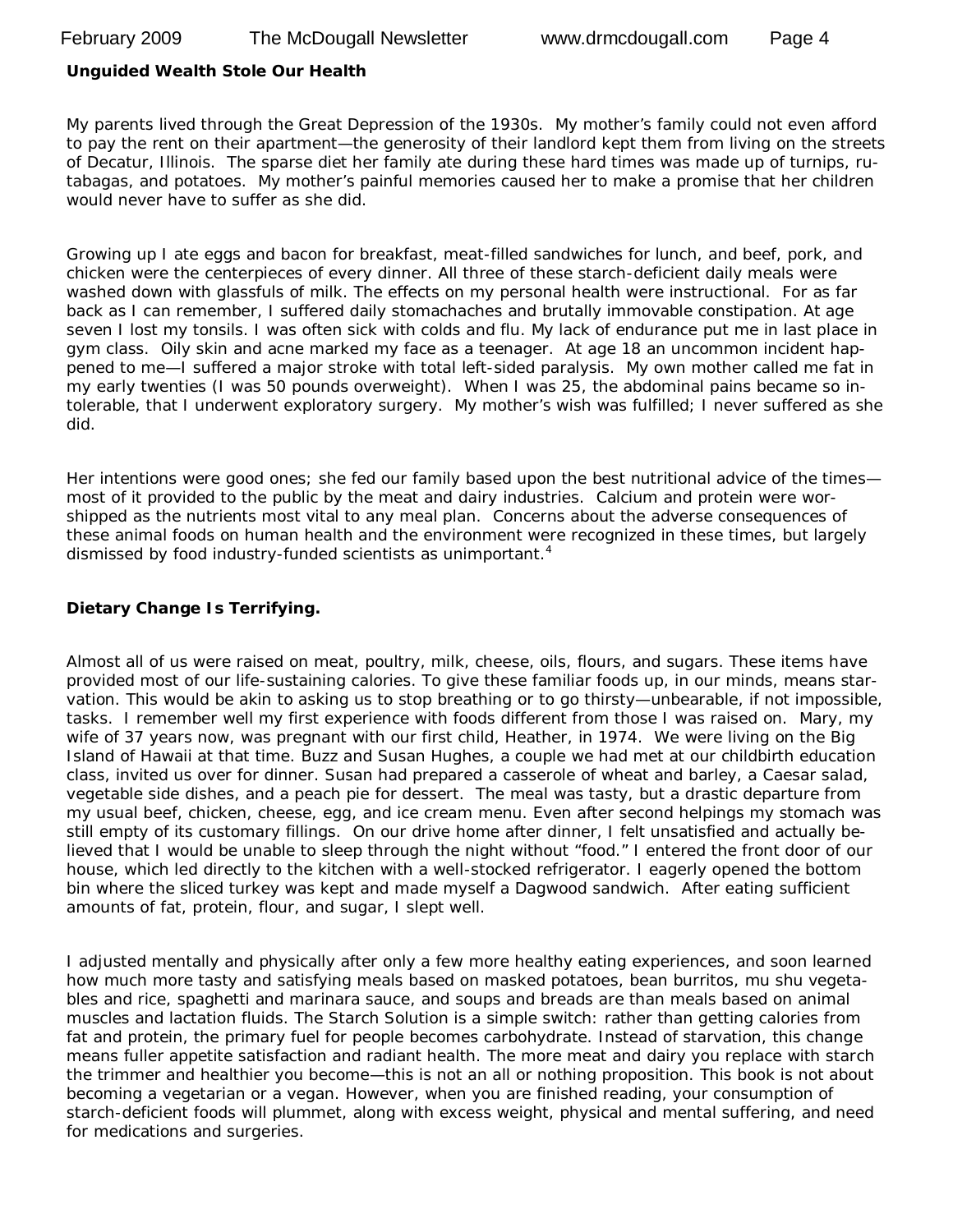#### **Expect Economic Shifts**

The adoption of a starch-based diet by any sizable share of the world's populations will have major ramifications, because huge profits are at stake and industry will fight back. The food industries' goals have been, and always will be, to entice the consumer to eat more meat, poultry, seafood, dairy products, and processed foods because those are the high profit items. Rice, corn, and potatoes are plentiful, easy to grow, and cheap. Switching to a starch-based diet will not only affect the food industries, but will also drastically shrink the pharmaceutical and medical businesses by preventing and curing common illnesses, including obesity, heart disease, diabetes, arthritis, and intestinal disturbances ranging from heartburn to constipation.

Implementation of the Starch Solution may appear impossible because the hands of commerce reach into every area of politics, science, and education. The food industry employs to their advantage lobbyists, influence peddling, the revolving door syndrome, and massive agricultural subsidies. Their money corrupts medical doctors, dietitians, scientists, professional associations, and medical journals. With a donation, according to a memo from the American Dietetic Association (ADA), Coca-Cola becomes an "ADA Partner in the Association's corporate relations sponsorship program. The program provides Partners a national platform via ADA events and programs with prominent access to key influencers, thought leaders and decision makers in the food and nutrition marketplace.<sup>"5</sup> The Oklahoma Beef Council (OBC) sponsored several American Heart Association (AHA) events in the spring of 2006 to communicate how lean beef easily fits into a heart-healthy diet.<sup>6</sup> The newly released 2006 AHA Diet and Lifestyle Recommendations by no coincidence include heart-attack-causing meat as part of a heart-healthy diet.<sup>7</sup> The American Dietetic Association and the American Heart Association are only two, among dozens, of respectable sounding organizations that you once believed in, who receive funding from food interests—and as a consequence they act as fronts for industry.<sup>8</sup>

Major universities, such as Harvard and Tufts, are also funded by food interests, and they perpetuate industry-favoring lies that keep the consuming public from making correct decisions about their diet. $8$ For example, Tufts University's nutrition department (which receives funding from Procter & Gamble and Kraft Foods) tells the public, "Plant protein sources, although good for certain essential amino acids, do not always offer all nine essential amino acids in a single given food."<sup>9</sup> The scientific truth is all single starches and vegetables contain all eight essential and all twelve nonessential amino acids in amounts and arrangements that always meet human needs. The nutritional falsehood about "amino acid deficient plants" spread by industry-supported universities causes people to add artery-clogging meats and dairy products to their diet in order to get "complete protein." Almost no one can be trusted because so much money taints them.<sup>10</sup>

The food industries win over the public by an advertising campaign that convinces us that "a wellbalanced diet" is best. Meaning that almost anything and everything that is sold in the supermarket should be part of the human diet. People should select from cat food (meat) to calf food (milk) and foods you would never feed your favorite pets, such as cakes, donuts, and candy bars, according to the food industry. They also divert our attention away from proper eating and the dangers of their products by providing unattainable solutions, like "exercise more" and "eat less" to lose weight. The rising epidemics of obesity and sickness worldwide, under the tutelage of the food industry, prove a more truthful answer is long overdue; and that is for the world's peoples to obtain the bulk of their food from one or more healthy delicious starches.

#### **We Know Better**

Despite the deafening drone from big businesses, since the 1950s there has been sound advice to eat more vegetables, fruits, and grains, and to eat less fat from meat and dairy products. In the introduction to the 1977 report issued by the U.S. Senate Select Committee on Nutrition and Human Needs, Dr.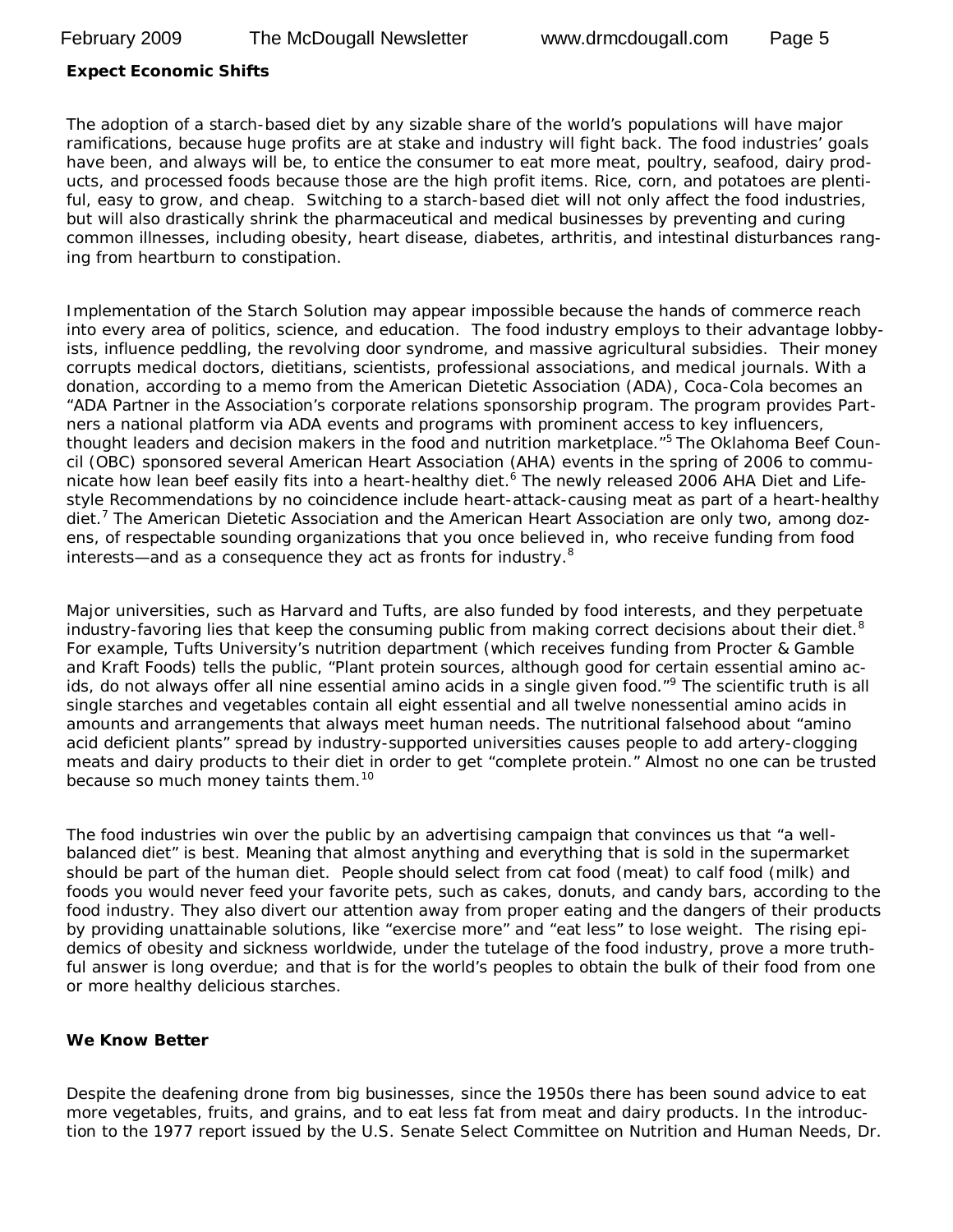Mark Hegsted of the Harvard School of Public Health said: "I wish to stress that there is a great deal of evidence and it continues to accumulate, which strongly implicates and, in some instances, proves that the major causes of death and disability in the United States are related to the diet we eat. I include coronary artery disease, which accounts for nearly half of the deaths in the United States, several of the most important forms of cancer, hypertension, diabetes, and obesity as well as other chronic diseases."<sup>11</sup>

In 2002, the World Health Organization published a report on how the nutrition transition towards refined foods, foods of animal origin (meat and dairy products), and increased fats is causing the current global epidemics of obesity, diabetes and cardiovascular diseases and predicted that by 2020 two-thirds of the global burden of disease will be attributable to diseases mostly from diet.<sup>12</sup>

Because of our inability and unwillingness to respond to the truth we are now suffering the greatest health crisis ever known to humankind. Worldwide, 1.1 billion people are overweight and 312 million obese, 18 million people die of heart disease annually, more than 197 million have diabetes, and half of all people following the Western diet develop life-threatening cancers.<sup>13</sup>

#### **The Western Diet Is a Planet-killer.**

The stakes are greater than a few billion fat, sick people. Marching side by side with mounting levels of human sickness are escalating environmental catastrophes due in large part to abandoning our diet of starches for livestock at every meal at every dinner table. According to the report, *Livestock's Long Shadow –Environmental Issues and Options,* released in November of 2006 from the United Nations Food and Agriculture Organization, livestock emerges as one of the top two or three most significant contributors to every one of the most serious environmental problems.<sup>14</sup>

For thirty-two years I have believed people would rise up and take action once they realized that the vast majority of human sickness and suffering in developed countries is due to eating animal and junk foods, and that the simple solution is to switch to a starch-based diet. The masses have remained quiet. For the past decade I have witnessed the growing epidemic of childhood obesity—a misery caused largely by the fast food giants. All this time I have waited for informed citizens to rise up in protest, or at the very least, to boycott the perpetrators of this child abuse. The sellers of easily procured beef burgers and milk shakes thrive, successfully uncontested by a single one of us.

Until now, inaction meant other people and their children became fat, sick, and died prematurely somehow, we have been able to live with those immoralities. The truth is that most human beings find the destruction of fellow human beings, even little ones, acceptable. You can assume these same people will sit idly by and let the entire earth be destroyed. But we cannot let this happen, because this is our world, too. This time, failure to act means that we and our children will be lost, along with those who do not seem to understand or care.

An amazingly simple win-win opportunity stares us in the face: a global switch to a starch-based diet will solve the diseases of over-nutrition and put a big dent in global warming with one U-turn—since the up-to-now insatiable appetite for foodstuffs made from livestock (cows, sheep, pigs, and chickens), with abandonment of starchy plant foods, are at the root of both disasters. We must implement the Starch Solution.

#### **Quick Paybacks with Starch**

A switch back to the kind of diet followed by most people who have ever walked this earth would have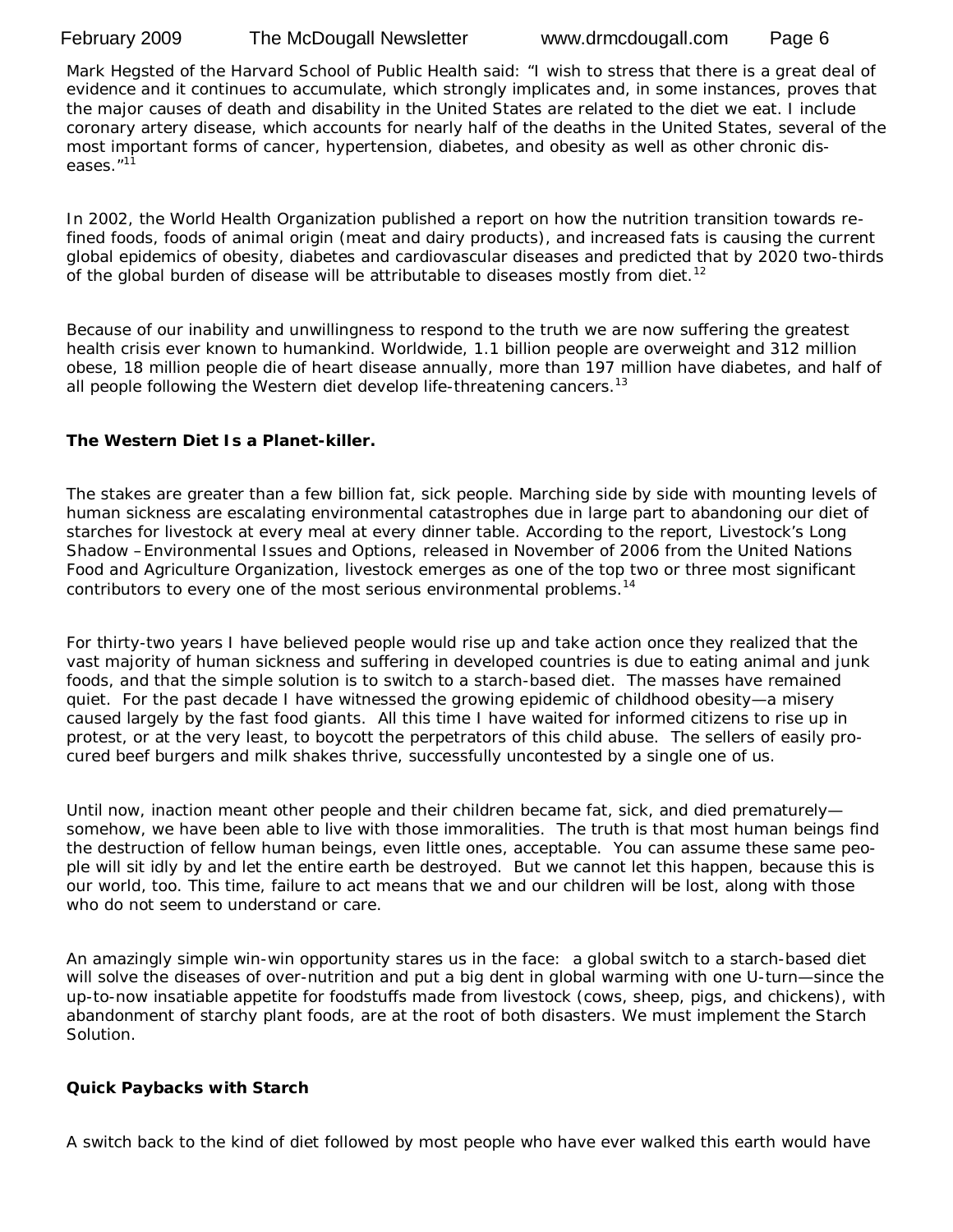enormous and widespread benefits. The Starch Solution could prevent more deaths in one year than have been prevented by all the antibiotics, diabetic pills, cholesterol-lowering statins, and blood pressure pills prescribed over the past half century. Not one case of type-2 diabetes has ever been cured with insulin, nor has any patient with coronary artery disease been cured by heart surgery; yet a switch to a starch-based diet has been proven to stop and reverse these as well as most other chronic diseases. The net toll on human lives saved in the first decade of implementing the Starch Solution would be greater than the lives lost by all wars fought in the  $20<sup>th</sup>$  century in Western countries.

Abandoning meat and dairy foods would overnight result in more savings in fossil fuels than all the solar farms, windmills, and nuclear plants that could be built in the next three decades. Consider that most vegetable produce requires about two calories of fossil-fuel energy to cultivate per one calorie of food energy; with beef; the ratio can be as high as 80 to one.<sup>15</sup> Because livestock products account for 18% of greenhouse gas production, compared to 14% for all transportation, this simple, long-overdue diet change would have a greater effect on the rapidly approaching environmental apocalypse than would removing all cars from the highways worldwide.<sup>14</sup> For everyday food choices, consider that growing four pounds (1200 calories) of potatoes generates 14 times fewer greenhouse gases than producing a pound of beef (1200 calories).<sup>16</sup> Potatoes also provide much more food, health, and appetite satisfaction than beef at the same time.

Individuals can expect an immediate personal financial payback. The average daily cost of eating all 3 meals at fast food restaurants is about \$14 (US). On a starch-based diet you can easily feed yourself for \$3 or less a day. Your medical expenses can be eliminated in most cases and your personal productivity will skyrocket overnight.

## **Truth Is The Solution**

We are prevented from solving problems ranging from acne to species extermination by false information. Starch as our food source must no longer be vilified. Meat, poultry, fish, and dairy can no longer be exalted. Currently, past the age of 30, in Western countries, almost everyone is overweight, on medications and/or has risk factors, like high cholesterol or high blood pressure, which predict premature disability and death. Fat, sick people will have much greater difficulty solving the health, environmental, financial, and military problems threatening our existence. In addition to the obvious mental and physical impairments caused by their illnesses, their own dinner plates blind them to the right answers. Once a person learns the truth and switches to a starch-based diet then the solutions become clear. The solutions are so simple and easy to explain that a 7-year-old can understand that the cure for heart disease and restoring the oceans back to life are the same.

The goal of this book is to provide you with one big simple solution—a starch-based diet. That's all there is to it. You don't have to think "good" thoughts, worship weekly, run marathons, be blessed with hardy genes, or carry around lucky charms to solve your health problems and to make a sizable contribution to reversing the accelerating trends of environmental ruin. All you have to do is change the composition of the foods on your plate and eat. That's the Starch Solution.

#### **References:**

1) Durant, Will. History of Civilization, Vol III. Caesar and Christ. Simon and Schuster, New York, 1944.

2 Perry GH, Dominy NJ, Claw KG, Lee AS, et al. Diet and the evolution of human amylase gene copy number variation. Nat Genet. 2007 Oct;39(10):1256-60. http://www.pubmedcentral.nih.gov/ articlerender.fcgi?tool=pubmed&pubmedid=17828263. 3) http://www.nytimes.com/2007/09/10/science/10starch.html?ref=science